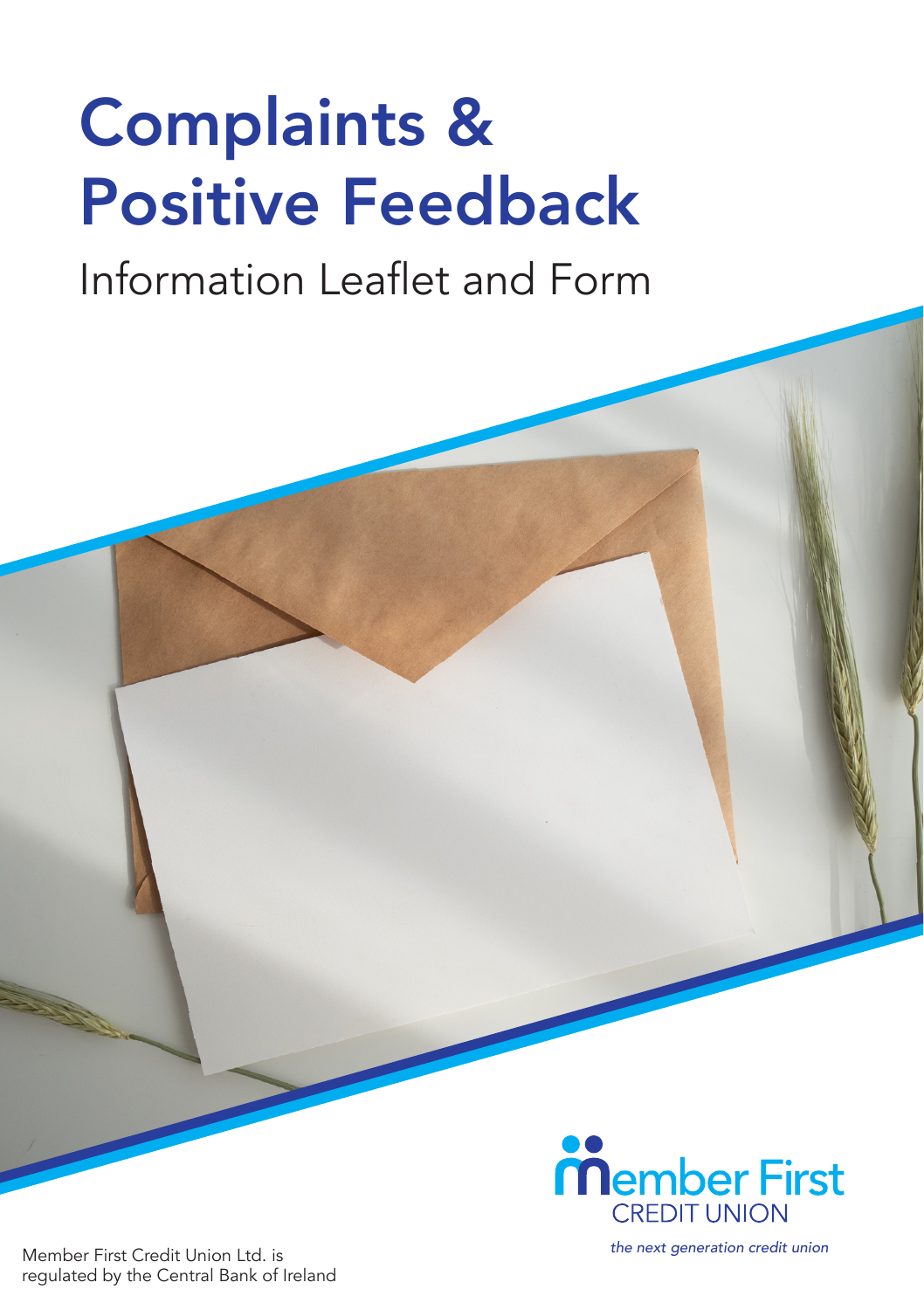*Please read the information overleaf before completing this form.*

| <b>MEMBER DETAILS</b> |  |
|-----------------------|--|
| Account Number:       |  |
| Name:                 |  |
| Date of Birth:        |  |
| Phone Number:         |  |

## DETAILS OF COMPLAINT OR POSITIVE FEEDBACK

#### HOW WOULD YOU LIKE THE COMPLAINT TO BE RESOLVED?

Signature: \_\_\_\_\_\_\_\_\_\_\_\_\_\_\_\_\_\_\_\_\_\_\_\_\_\_\_\_\_\_\_\_\_\_\_\_ Date: \_\_\_\_\_\_\_\_\_\_\_\_\_\_\_\_\_

Please return this form by email to compliance@mfcu.ie or by post to Head of Regulatory Compliance, Member First Credit Union, Artane Roundabout, Malahide Road, Dublin 5.

> NOTE: This is an information document. It is not intended to be legally binding nor is it an interpretation of legislation.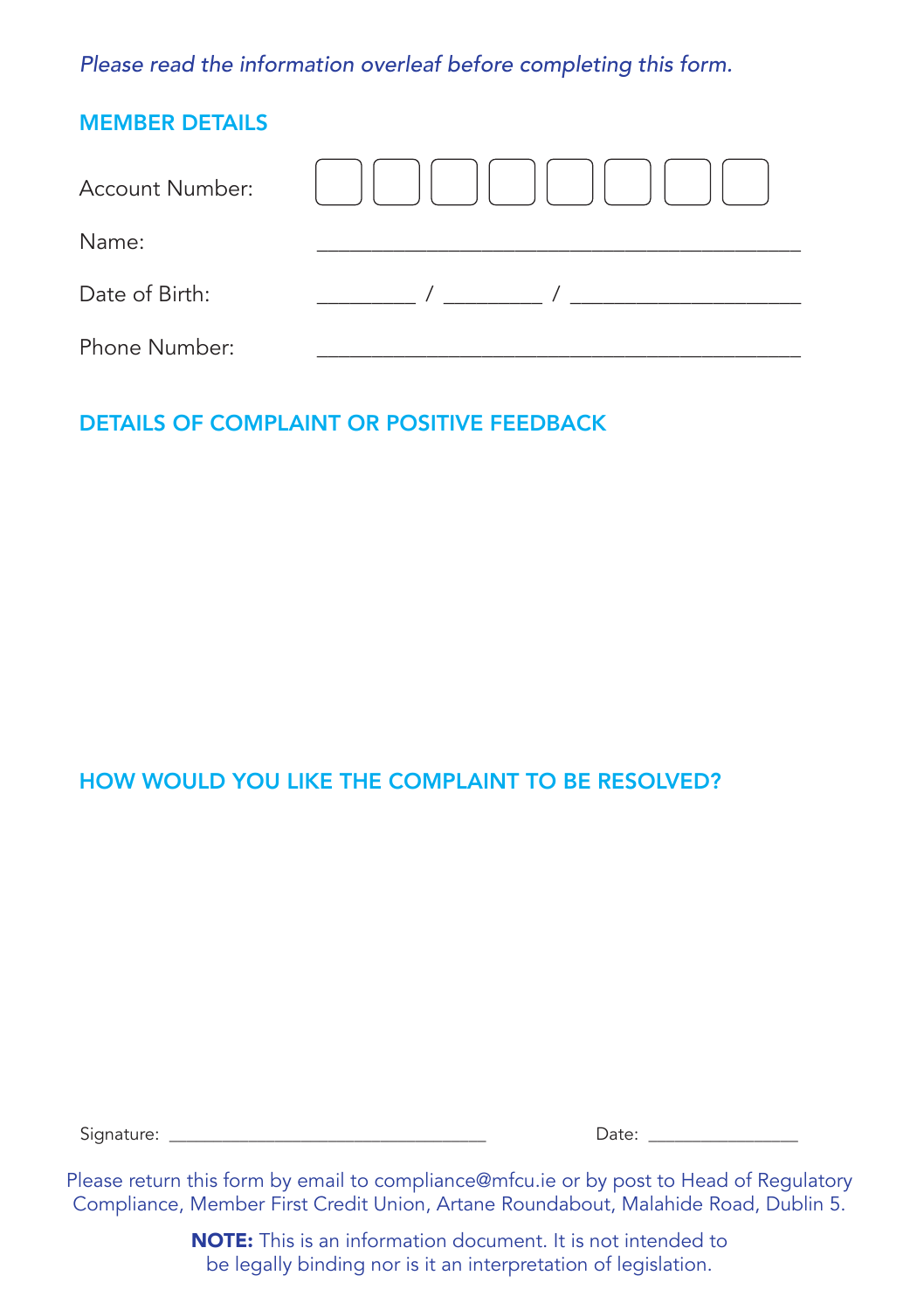#### COMPLAINTS & POSITIVE FEEDBACK MANAGEMENT

MFCU is committed to providing a friendly and professional service to all its members, underpinned by the 3 Ps; Personal Touch, Positive Experience and Professional Service, it is accepted that from time-to-time difficulties may arise with some aspect  $\sigma$ <sup>T</sup> our products or services and complaints may be received in this regard.

In this respect it is the policy of MFCU to provide a complaints management process to all members that is prompt, fair, transparent, non-prejudicial, nonrecriminatory and impartial with a view to resolving all complaints as received to the satisfaction of the member in so far as is possible.

Complaints and positive feedback will be managed in a way that allows the Credit Union to correct the effects of the error and use it as a learning tool to prevent its reoccurrence.

## COMPLAINTS MANAGEMENT PROCESS

If you wish to make a complaint or give positive feedback to us or to our staff, you can contact us on (01) 851 3400, email us at complaints@mfcu.ie or call into any of our branches and a member of our staff will help you as best they can. 1

#### If our Staff Member cannot resolve your complaint, he/she will inform their Branch Supervisor who is the Complaints Officer for that Branch. 2

You will be asked to complete the complaints form, which is on the back of this pamphlet, and either post it to us, email it to us (this form is on our website at www. mfcu.ie) or drop it into any of our branches.

The Branch Supervisor will within 5 working days, confirm to you in writing that the complaint has been received.

The Branch Supervisor will have a further 5 days to try and resolve the complaint to your satisfaction.

If they cannot resolve the complaint within that time frame, or you are not satisfied with the resolution, then,

The Branch Supervisor will refer the complaint to the Credit Unions Head of Regulatory Compliance and the Complaints Sub-Committee.